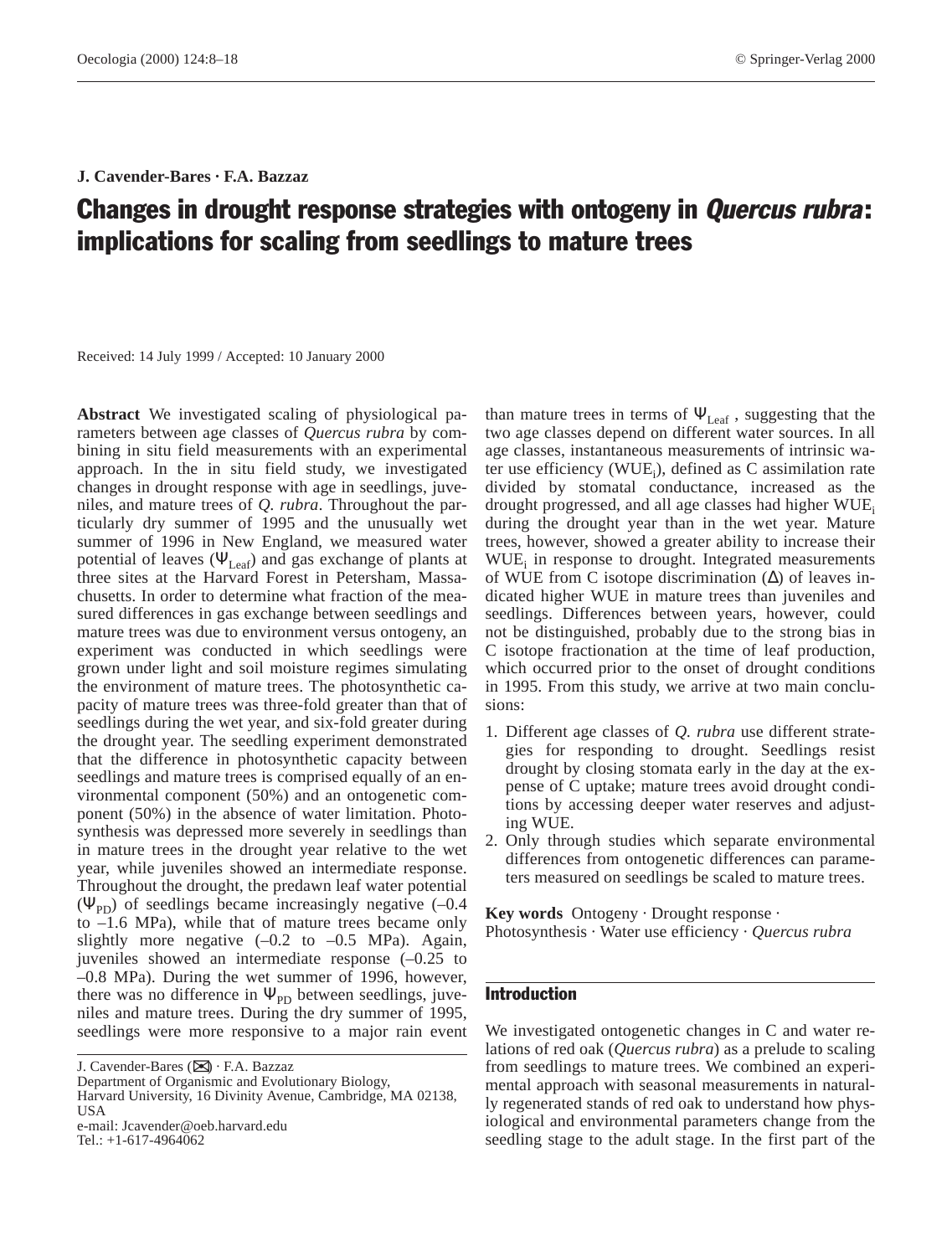study, we quantified differences in photosynthetic capacity between age classes and separated the ontogenetic component of these differences from the environmental component experimentally. In the second part of the study, we took advantage of a naturally occurring drought to investigate how seedlings, juveniles, and mature trees differ in their responses to drought stress in terms of photosynthesis and water relations. Our underlying goal in this study was to work towards developing a method for scaling from seedlings to mature trees and to understand better the difficulties involved.

Red oak was chosen because it is the dominant canopy species in many northern hardwood forests and is, therefore, of particular relevance in questions of C sequestration and regional hydrologic budgets in these forests. Often results of experimental manipulations on tree seedlings are used to predict response patterns of mature individuals, which are more difficult to manipulate experimentally (Woodward et al. 1991; Ziska et al. 1991; Wullschleger et al. 1995). Recent studies have developed a framework for predicting mature tree responses to changes in the environment by using scaling factors that account for differences in responses between seedlings in controlled environments, seedlings grown under mature tree environments in the field, and mature trees in their natural environment (Bassow 1995; Bazzaz et al. 1996). The validity of such approaches is dependent on investigations of how physiological responses to environmental variables change with ontogeny. Studies that help illuminate different behaviors of age classes in response to environmental change will help efforts to scale from seedlings to mature trees.

Differences in plant age and size can reflect different developmental stages and changes in genetic expression (Donovan and Ehleringer 1992). The developmental stage of a plant can also determine its microenvironment. Light and moisture regimes can change significantly through the life of mid-successional trees, such as red oak. Seedlings that emerge in the forest understory must cope with low light levels for long periods of time, but are generally protected from wind desiccation and from photoinhibition due to excessive light (Barber 1994). Canopy leaves of mature trees, on the other hand, experience full sunlight and higher windspeeds and, thus, must cope with greater potentials for desiccation. Seedlings have smaller and shallower root systems than mature trees and occur in soil layers that are most susceptible to soil drying largely from transpiration of neighboring trees. Conversely, mature tree roots can penetrate into deeper soil layers where water may be more abundant (Lyford 1980). Mature trees also have greater biomass allocated to storage tissues which could provide reserve water (Borchert 1994; Holbrook 1995; Holbrook and Putz 1996). Thus, light and moisture regimes influence the ability of individuals at different stages of development to assimilate C and access water. Changes throughout development in the ability to access resources as well as in plant structure and function may cause plants at different stages to rely on different mechanisms for coping with stress.

We were interested in understanding how seedlings and mature trees differ as a result of ontogeny alone, as well as how different age classes, in their natural environments, respond to a common stress. We tested the following hypotheses:

- 1. Observed differences in photosynthetic capacity between seedlings and adults have both an environmental and an ontogenetic component.
- 2. Seedlings and juveniles are more affected by drought stress than mature trees in terms of water relations and C gain.
- 3. Different age classes use different mechanisms to tolerate drought conditions.

# Materials and methods

Study site and approach for field measurements

In New England, the summer of 1995 was particularly dry and contrasted sharply with the unusually wet summer of 1996, as can be seen from the differences in soil moisture at 10 cm (Fig. 1). For both summers, we measured water potential of leaves ( $\Psi_{\text{Leaf}}$ ) and gas exchange of seedlings, juveniles and mature trees at three sites along the Prospect Hill tract at the Harvard Forest, a 1200-ha reserve located in the hardwood-white pine-hemlock forest region in central Massachusetts. Red oak is the dominant canopy species providing 60–70% of the canopy cover. At each site, at least five individuals from each of three age classes were measured throughout the season providing measurements for a total of approximately 45 individuals month–1. The age classes were as follows: (1) seedlings, 1–3 years old, typically one flush with four or five leaves; (2) understory juveniles, 1–3 cm basal diameter with canopies in the understory and not yet reproductive; (3) mature trees, crowns fully extended into the canopy and of reproductive age, stems between 20–50 cm diameter at breast height. Although age and size do not necessarily covary, the three stages of development described here were distinct both in terms of age and size.

Individual juveniles and mature trees could be repeatedly measured throughout the season for both summers without compromising the health of the plant. Seedlings, however, were too small to measure repeatedly without causing damage. Therefore, new seedlings were chosen at random within the general site location for each month's measurements.





**Fig. 1** Volumetric soil water content at the soil surface during the 1995 drought summer and the 1996 wet summer at the Harvard Forest (K. Newkirk, unpublished data). *Jun* June, *Jul* July, *Aug* August, *Sep* September, *Oct* October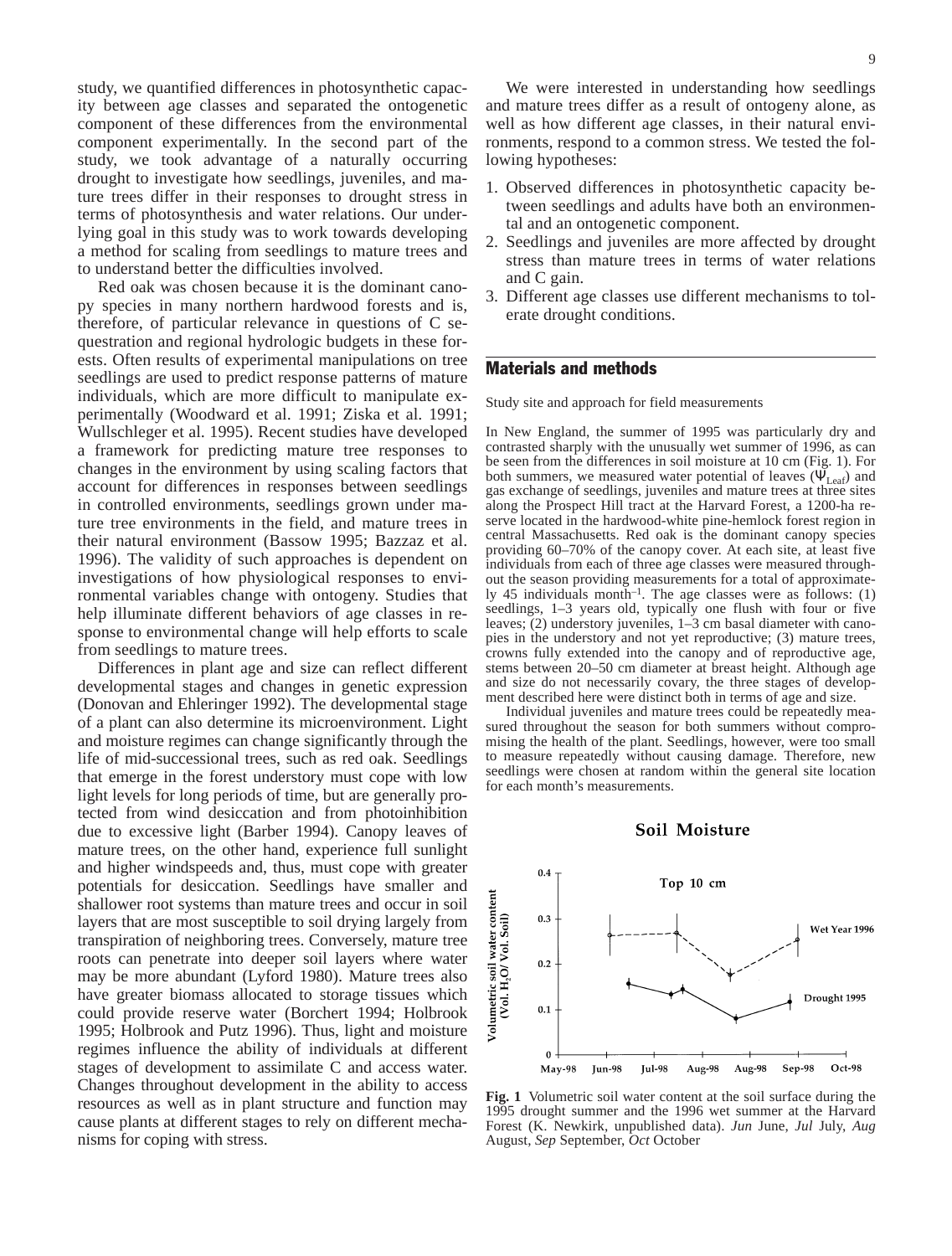#### Gas exchange

Rates of C assimilation (*A*), stomatal conductance (*g*) and ambient  $CO<sub>2</sub>$  concentrations were measured with a portable gas exchange system (LI-6200; Li-Cor, Lincoln, Neb.) during the peak summer months (June–September) of 1995 and 1996. Canopies of mature trees were accessed using an aerial lift with a 20-m boom. The aerial lift was not available in June 1996 and these canopy measurements were made on two trees in a nearby location that could be accessed with scaffolding. The seedling and juvenile measurements during June 1996 were made at the same three sites as for all the other months. Measurements of maximum photosynthetic rates  $(A<sub>max</sub>)$ , which we refer to as photosynthetic capacity, were taken under saturating light (2000 and 1700 µmol m<sup>-2</sup> s<sup>-1</sup> for mature trees and seedlings, respectively) using a detachable LED (Quantum Devices) used with the LI-6200 photosynthesis system or a LI-6400 photosynthesis system with a LED attachment. Light curves were used to verify saturating light levels for different age classes (data not shown).

All gas exchange measurements were conducted in the morning between 0800 hours and 1200 hours on clear days in an effort to measure maximal rates at that point in the season (Bassow and Bazzaz 1997). The light environment in the understory was patchy; in situ gas exchange rates of seedlings and juveniles were, therefore, measured during sunflecks or periods of direct sunlight. Nevertheless, light levels rarely exceeded 700  $\mu$ mol m<sup>-2</sup> s<sup>-1</sup> for juveniles or 500 µmol  $m^{-2}$  s<sup>-1</sup> for seedlings.

#### Seedling experiment

A seedling experiment was conducted to determine how much of the measured difference in photosynthetic capacity between seedlings and mature trees was due to differences in microenvironment versus ontogeny, following an approach similar to that of Bassow (1995). Red oak seedlings were grown in two light and two watering treatments in a full factorial design to simulate the light and soil moisture regimes experienced by understory seedlings and mature trees. There were 120 seedlings in the experiment, 30 in each of four treatments. Seedlings were grown in a large open clearing (~0.4 ha) at the Harvard Forest that allowed the same radiation regime as at the top of the canopy. Bottomless pots (18×18 cm, 60 cm deep) containing carefully extracted soil divots from the forest floor were placed in holes, dug with a post hole digger, spaced ~1 m apart. Red oak acorns collected from the Harvard Forest were germinated in April in a greenhouse in Cambridge, Massachusetts and transplanted into the pots immediately upon emergence.

Two soil moisture regimes were imposed: in the first, simulating the mature tree environment, plants were individually dripirrigated in three blocks with automatic watering systems (WTD 1900; Rainbird, San Diego, Calif.). The water source for each of the three blocks was controlled by a separate watering system. Within each block, individual watering tubes were run to each plant. Soil moisture measurements were taken bi-weekly to make sure soil moisture levels compared to those of the deep soil horizons (between  $30\%$  and  $35\%$  vol. H<sub>2</sub>O to vol. soil). Another 60 pots, spatially arranged into three blocks, were not watered, serving as the seedling water regime.

Within each of the watering treatments, there was a canopy and an understory light treatment. Understory light levels in red oak stands were found to be approximately 10% of full sun (data not shown), and these light levels were assumed to correspond to a red/far-red ratio of 0.7 (Lee 1987). Thus, one half of the seedlings were enclosed by wire cages, which attenuated 90% of the ambient light and provided a red/far-red ratio of 0.7 when measured under white light with a spectrophotometer (Beckman DU-20). Cages were covered with shade cloth and strips of plastic theater film (Rosco, Boston), attached vertically to allow air circulation. The other 60 seedlings were exposed to full irradiance (between 1500 and 2000 µmol  $m^{-2}$  s<sup>-1</sup> on clear days) and well-mixed air, simulating the canopy environment. Diurnal light levels and temperatures were measured for 3 days and nights in August, and these compared well with those of the canopy environment. Lightsaturated  $A$  (i.e.,  $A_{\text{max}}$ ) were measured throughout the summer.

ANOVA was carried out to determine the effects of light and soil moisture regimes on  $A_{\text{max}}$  (µmol CO<sub>2</sub> m<sup>-2</sup> s<sup>-1</sup>) of seedlings at the peak of their photosynthetic activity  $(n=93)$ . Light and water were treated as fixed factors, while block was treated as a random factor. Block was nested within the water treatment. The analysis was done using procedures for general linear models, in SAS, version 6.12 (SAS 1996).

Photosynthetic capacity was then compared for simulated canopy seedlings, simulated understory seedlings, actual understory seedlings, and canopy leaves of mature trees (all measured during the same period) using ANOVA and Scheffe post hoc tests.

#### Water relations

#### *Water potential*

Predawn and midday  $\Psi_{\text{Leaf}}$  ( $\Psi_{\text{PD}}$  and  $\Psi_{\text{MD}}$ , respectively) were measured with a Scholander pressure chamber (PMS Instruments, Corvallis, Ore.) between 0400 and 0500 hours and 1300 and 1400 hours, respectively. These periods corresponded to minimum and maximum  $\Psi_{\text{Leaf}}$  as determined by diurnal measurements of seedlings and mature trees in July 1995.

#### *Water use efficiency*

Two approaches to measuring water use efficiency (WUE) were used. First, an instantaneous measure of intrinsic WUE (WUE<sub>i</sub>) was calculated from gas exchange measurements as the ratio of *A* to *g* (*A*/*g*). By calculating WUE with *g* rather than transpiration in the denominator, potential differences in vapor pressure deficit between the canopy and the understory are factored out (Ehleringer et al. 1993; Picon et al. 1996).

Second, stable C isotope ratios ( $\delta^{13}$ C) were measured in leaf tissue. C isotope discrimination ( $\Delta \delta^{13}$ C or  $\Delta$ ), which is the difference between foliar  $\delta^{13}C$  ( $\delta_1$ ) and  $\delta^{13}C$  of atmospheric CO<sub>2</sub> ( $\delta_2$ ), has been empirically correlated with long-term WUE because the discrimination processes involved in *A* are related to the ratio of C acquisition to water loss (Farquhar et al. 1989). The lighter  ${}^{12}CO_2$ diffuses into the leaf faster than  ${}^{13}CO_2$ , causing a 4.4‰ enrichment of <sup>12</sup>CO<sub>2</sub>; a further enrichment of <sup>12</sup>CO<sub>2</sub> by circa 27‰ results from the preferential fixation of the lighter isotope by ribulose biphosphate carboxylase. Thus, plant tissues accumulate relatively less  $^{13}C$  than  $^{12}C$ , and the unused  $^{13}C$  in the intercellular spaces of the leaf diffuses out according to the extent of stomatal opening. The inward diffusion and carboxylation of 12C correlates with photosynthesis while the outward diffusion of <sup>13</sup>C is correlated with *g* and transpiration (Kramer and Boyer 1995). Note, however, that other factors which influence the intercellular  $CO<sub>2</sub>$  concentration  $(C_i)$  including light, vapor pressure deficit, and mesophyll resistance, also influence ∆ (Farquhar et al. 1989; O'Leary et al. 1992; Parkhurst 1994; Rao et al. 1995).

#### $\delta_1$  and  $\delta_2$  analysis

A subsample of leaves harvested for the  $\Psi_{\rm{Leaf}}$  measurements in July and September of 1995 and 1996 were used for isotope analysis. Leaf tissue was oven dried at 65°C and finely ground in liquid N. Samples (200–400 µg) were enclosed in tin capsules for combustion in a Carlo Erba CHN analyzer. C and N were separated via gas chromatography prior to injection in an isotope ratio mass spectrometer (Finnigan, England). <sup>13</sup>C content is expressed in delta notation as  $\delta^{13}C$  (%) relative to that of PD belemnite.

To calculate  $\Delta$  values, we had to estimate  $\delta_a$  values. Strong correlations between the  $\delta_a$  and  $1/[CO_2]$  of air have been demonstrated in vertical gradients from the forest floor to the forest canopy (e.g., Harwood et al. 1999). This relationship allows the prediction of  $\delta_a$  from measured CO<sub>2</sub> values. The CO<sub>2</sub>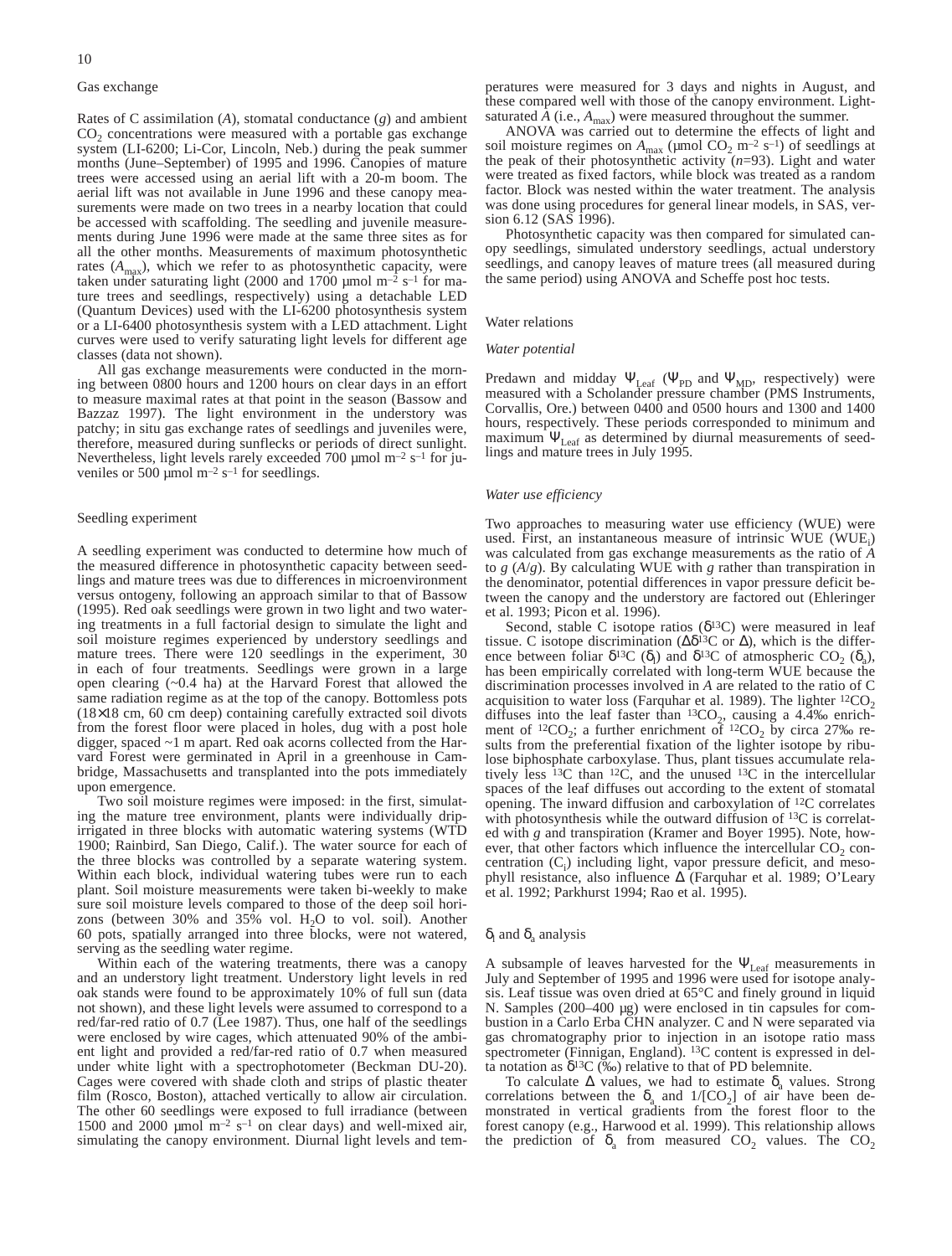data were converted to  $\delta_a$  based on the regression equation:  $\delta_a = 4320 \times (1/[CO_2]) - 20.116$  ( $R^2 = 0.81$ ), derived from measured  $CO<sub>2</sub>$  concentrations and  $\delta<sub>a</sub>$  values at different heights in the canopy at the Harvard Forest in 1991 from Ehleringer and Field (unpublished data).  $CO<sub>2</sub>$  concentrations, measured at the same height as the leaves of each age class, did not change significantly throughout the season or between years (data not shown). Therefore, we used the following  $\delta_a$  values, calculated from average daytime  $[CO<sub>2</sub>]$  using the regression equation above, for both years and all months: mature trees –7.627, juveniles –8.219, seedlings –8.619. We also calculated different  $\delta_a$  values from measurements of CO<sub>2</sub> for each month and year, and we tried using the actual  $\delta$ <sub>s</sub> values measured by Ehleringer and Field at different heights in the Harvard Forest (unpublished), but the results did not change significantly.

#### Soil moisture measurements

Surface soil moisture measurements at the Harvard Forest for 1995 and 1996 (Fig. 1) were supplied by K. Newkirk (unpublished data) and were made using time domain reflectometry (TDR) on probes buried horizontally at 10 cm (in the same plots both years). The soil moisture data at three depths (Fig. 7A) were collected by EJ Humphries (1996) using TDR at 12 sites at the Harvard Forest repeated every 2 weeks during 1995.

#### Repeated measures analyses

Measurements of gas exchange, Ψ, and  $\Delta$  were analyzed using SAS version 6.12 in separate ANOVAs with repeated measures using the procedure for mixed models (Littel et al. 1996). Dependent variables were in situ *A* (µmol CO<sub>2</sub> m<sup>2</sup> s<sup>-1</sup>), *g* (mol H<sub>2</sub>O m<sup>2</sup> s<sup>-1</sup>),  $A_{\text{max}}$  (µmol CO<sub>2</sub> m<sup>2</sup> s<sup>-1</sup>), intrinsic water use efficiency (WUE<sub>i</sub>;  $A/g$ ), Ψ<sub>PD</sub> (MPa), Ψ<sub>MD</sub> (MPa), and Ψ<sub>PD</sub> before and after a major rain event. Main fixed effects were age (seedlings, juveniles, mature trees) and year, corresponding to the drought summer of 1995 and the wet summer of 1996. Individuals and site were treated as random factors. Month (July, August, September), was nested within year. Tests for fixed effects are reported. Site was not included as a factor in the ANOVA for  $\Psi_{\text{PD}}$  before and after rain because measurements made after the rain event were conducted at only one site. In the repeated measures ANOVA with ∆ as the dependent variable, main fixed effects were age, year, and month nested within year. Site was treated as a random factor.

For all analyses, measurements for juveniles and mature trees were repeated on the same individuals, while measurements on seedlings were always done on different individuals since leaf removal may have damaged the seedlings. An unstructured covariance structure accounted for repeated measures of individuals among months within year. Values for *A* and *g* differed dramatically between age classes. Therefore, equivalent absolute changes between drought and non-drought years across age classes represent large relative differences in the responses of those age classes to drought. For this reason, photosynthesis and conductance were log transformed. This allowed the ANOVA to compare differences in the log ratios of means rather than absolute differences in the means for these two parameters.

#### Results

Photosynthetic capacity of seedlings and mature trees

*A*max of mature trees were, on average, over 3 times greater than those of seedlings during the wet year and almost 6 times greater during the drought year (Fig. 2). This change between years was due primarily to a decline in seedling  $A_{\text{max}}$  during the drought to values



**Fig. 2** Photosynthetic capacity of light-saturated leaves for seedlings and mature trees during July, August, and September (*Sept*.) of wet and drought years. *Error bars* are ±1 SE. Within each year, means are shown with different letters if *P<*0.05

**Table 1** ANOVA for maximum photosynthetic capacity (*Amax*;  $\mu$ mol CO<sub>2</sub> m<sup>-2</sup> s<sup>-1</sup>) of red oak seedlings grown under a simulated canopy and understory light and water regimes (*n*=93). *MS* Mean square

| Source                                                                   | df | МS      | $F$ -value |              |  |  |  |
|--------------------------------------------------------------------------|----|---------|------------|--------------|--|--|--|
| $A_{\text{max}}$ (µmol CO <sub>2</sub> m <sup>-2</sup> s <sup>-1</sup> ) |    |         |            |              |  |  |  |
| Light                                                                    |    | 488.963 | 69.93      | $0.0001$ *** |  |  |  |
| Water                                                                    |    | 84.222  | 12.04      | $0.0008***$  |  |  |  |
| Block(water)                                                             | 2  | 5.92404 | 0.85       | $0.4323$ ns  |  |  |  |
| Water×light                                                              |    | 78.301  | 11.2       | $0.0012***$  |  |  |  |
| Block×light                                                              | 2  | 16.689  | 2.39       | $0.0982$ ns  |  |  |  |
| Error                                                                    | 83 | 6.992   |            |              |  |  |  |

\*\*\**P*≤0.001, \*\**P<*0.05, *ns P>*0.05

 $<$ 4 µmol CO<sub>2</sub> m<sup>-2</sup> s<sup>-1</sup>. Repeated measures ANOVA on log-transformed *A*max showed significant effects of age (*P<*0.0001) and drought (indicated as "year", *P<*0.008; Table 1).

The seedling experiment allowed quantification of this difference between seedlings and mature trees into separate environmental and ontogenetic components. Within the understory light treatment, the photosynthetic capacity of non-irrigated seedlings was not statistically different than that of irrigated seedlings. This lack of difference is due to the fact that the experiment was conducted during a year with high precipitation, and seedlings were not water limited as long as they were in the shade. Within the simulated canopy light treatment, however, non-irrigated seedlings had significantly lower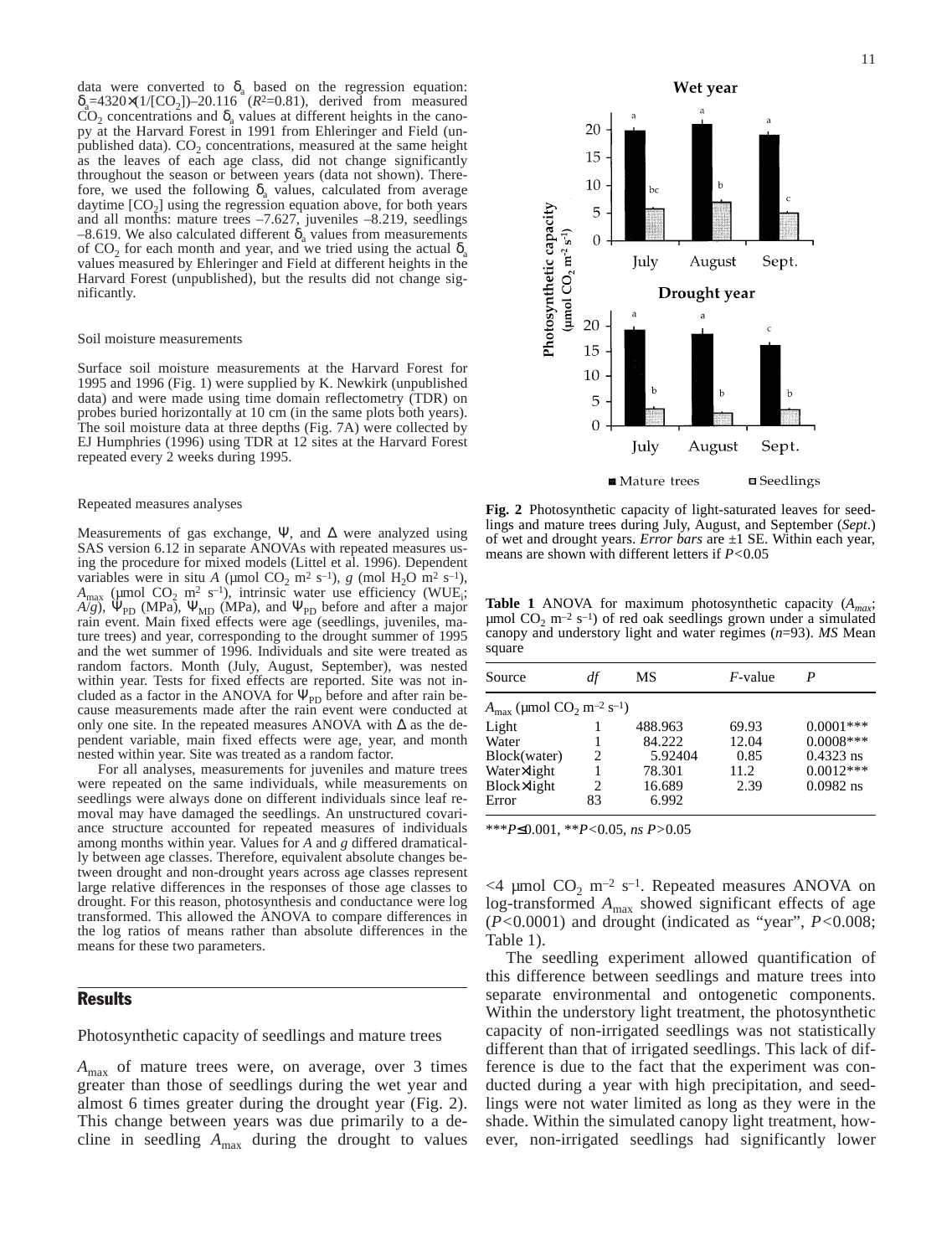**Table 2** Repeated measures ANOVA for in situ photosynthesis (*A*), in situ stomatal conductance (*g*), intrinsic water use efficiency (*WUE<sub>i</sub>*), photosynthetic capacity (*A*<sub>max</sub>), seasonal leaf water potential (Ψ) [predawn (*PD*) and midday (*MD*)], leaf C isotope discrimination ( $\tilde{\Delta}$ ), and  $\Psi_{\text{PD}}$  during the drought year before and after a major rain event. NDF Numerator *df*, DDF denominator *df*

| Dependent                                                            |                                                      |                                |                                             |                                                                                      |  |  |
|----------------------------------------------------------------------|------------------------------------------------------|--------------------------------|---------------------------------------------|--------------------------------------------------------------------------------------|--|--|
| Source                                                               | <b>NDF</b>                                           | DDF                            | Type III $F$                                | $\overline{P}$                                                                       |  |  |
| In situ A (µmol $CO_2$ m <sup>-2</sup> s <sup>-1</sup> )             |                                                      |                                |                                             |                                                                                      |  |  |
| Age<br>Year<br>Age×year                                              | $\overline{2}$<br>1<br>$\overline{c}$                | 4<br>$\overline{c}$<br>268     | 78.26<br>131.76<br>41.93                    | $0.0006***$<br>$0.0075**$<br>$0.0001$ ***                                            |  |  |
| $g \pmod{H_2O m^{-2} s^{-1}}$                                        |                                                      |                                |                                             |                                                                                      |  |  |
| Age<br>Year<br>Age×year                                              | 2<br>$\mathbf{1}$<br>$\overline{2}$                  | 4<br>2<br>259                  | 93.69<br>80.92<br>15.39                     | $0.0004***$<br>$0.0121**$<br>$0.0001$ ***                                            |  |  |
| $A_{\text{max}}$ (µmol $CO_2$ m <sup>-2</sup> s <sup>-1</sup> )      |                                                      |                                |                                             |                                                                                      |  |  |
| Age<br>Year<br>Age×year                                              | $\overline{c}$<br>$\mathbf{1}$<br>$\overline{2}$     | 4<br>$\overline{c}$<br>257     | 610.69<br>114.67<br>26.47                   | $0.0001***$<br>$0.0086**$<br>$0.0001$ ***                                            |  |  |
| WUEi (A/g)                                                           |                                                      |                                |                                             |                                                                                      |  |  |
| Age<br>Year<br>Age×year                                              | $\mathfrak{2}$<br>1<br>$\overline{c}$                | 4<br>$\overline{c}$<br>258     | 4.18<br>69.16<br>5.14                       | $0.1049$ ns<br>$0.0142**$<br>$0.0065**$                                              |  |  |
| $\Psi_{\rm PD}$ (MPa)                                                |                                                      |                                |                                             |                                                                                      |  |  |
| Age<br>Year<br>Age×year                                              | $\overline{2}$<br>$\mathbf{1}$<br>2                  | 4<br>$\overline{c}$<br>254     | 7.6<br>32.13<br>5.82                        | $0.0434*$<br>$0.0297*$<br>$0.0034**$                                                 |  |  |
| $\Psi_{MD}$ (MPa)                                                    |                                                      |                                |                                             |                                                                                      |  |  |
| Age<br>Year<br>Age×year                                              | $\overline{c}$<br>1<br>$\overline{c}$                | 4<br>2<br>241                  | 11.25<br>181.27<br>1.93                     | $0.0228*$<br>$0.0055**$<br>$0.1478$ ns                                               |  |  |
| Leaf $\Delta$                                                        |                                                      |                                |                                             |                                                                                      |  |  |
| Age<br>Year<br>Month(year)<br>Age×year<br>Age×year<br>Age×year×month | $\overline{2}$<br>1<br>1<br>1<br>$\overline{c}$<br>1 | 4<br>2<br>19<br>19<br>19<br>19 | 8.48<br>0.14<br>0.2<br>0.06<br>0.05<br>0.15 | $0.0364*$<br>$0.7470$ ns<br>$0.6578$ ns<br>$0.8129$ ns<br>$0.9520$ ns<br>$0.6991$ ns |  |  |
| $\Psi_{\rm PD}$ before and after rain (MPa)                          |                                                      |                                |                                             |                                                                                      |  |  |
| Age<br>Rain<br>Age×rain                                              | 2<br>$\mathbf{1}$<br>$\overline{2}$                  | 38<br>38<br>38                 | 52.92<br>33.16<br>4.71                      | $0.0001$ ***<br>$0.0001$ ***<br>$0.0149**$                                           |  |  |

\*\*\**P<*0.001, \*\**P<*0.01, \**P<*0.05, *ns P>*0.05

mean  $A_{\text{max}}$  than irrigated seedlings (8.7 versus 12.6 µmol CO<sub>2</sub> m<sup> $-2$ </sup> s<sup> $-1$ </sup>; *P*<0.001). Seedlings in the understory light treatment showed a mean photosynthetic capacity of 6.2 µmol  $CO_2$  m<sup>-2</sup> s<sup>-1</sup> (SE 0.5) which is not significantly different from that of naturally occurring understory seedlings (6.1 µmol  $CO_2$  m<sup>-2</sup> s<sup>-1</sup>, SE 0.3) measured during the same period. Experimental seedlings under all treatments showed increasing *A* throughout the season, reaching a maximum in late August and early September. Therefore, all comparisons were made using data collected during this period. ANOVA (Table 1) showed a highly significant effect of light (*P<*0.0001) and water

# **Photosynthetic capacity** (µmol  $CO<sub>2</sub>$  m<sup>-2</sup> s<sup>-1</sup>)





**Fig. 3** Differences in photosynthetic capacity between seedlings and mature trees can be broken down into an environmental and an ontogenetic component. Shown here are the photosynthetic capacities of understory seedlings, seedlings grown under simulated canopy conditions, and canopy leaves of mature trees. The difference between the photosynthetic capacity of the canopy seedlings and understory seedlings show the effect of environment, while the difference in photosynthetic capacity between canopy seedlings and mature trees show the effect of ontogeny. *Error bars* are ±1 SE

(*P<*0.008) on *A*max. A significant interaction of light and water is due to the fact that there was no effect of irrigation within the understory light treatment. Under full sun, however, the non-irrigated seedlings became water limited.

The effect of environmental differences between mature trees and understory seedlings can be determined by comparing the photosynthetic capacity of the irrigated seedlings in full sun (simulated mature tree environment) with that of actual understory seedlings, measured at the same time in their natural environment. The ontogenetic difference between seedlings and mature trees can then be quantified by comparing the photosynthetic capacity of seedlings in the simulated mature tree environment to that of canopy leaves of mature trees (Fig. 3). Seedlings in the simulated mature tree environment showed significantly higher photosynthetic capacities than understory seedlings (*P<*0.0001), and these values were significantly lower than those of canopy leaves of mature trees measured at the same time (*P<*0.0001, Fig. 3). This shows that, in red oak, the contribution of environment to the difference in photosynthetic capacity between understory seedlings and mature trees is about 50% and the contribution of ontogenetic differences is about 50% under conditions in which water is not limiting. These results are consistent with a those of a previous study in which red oak seedlings were grown on tower platforms at the top of the canopy and their photosynthesis compared with that of canopy leaves of mature trees (Bassow 1995).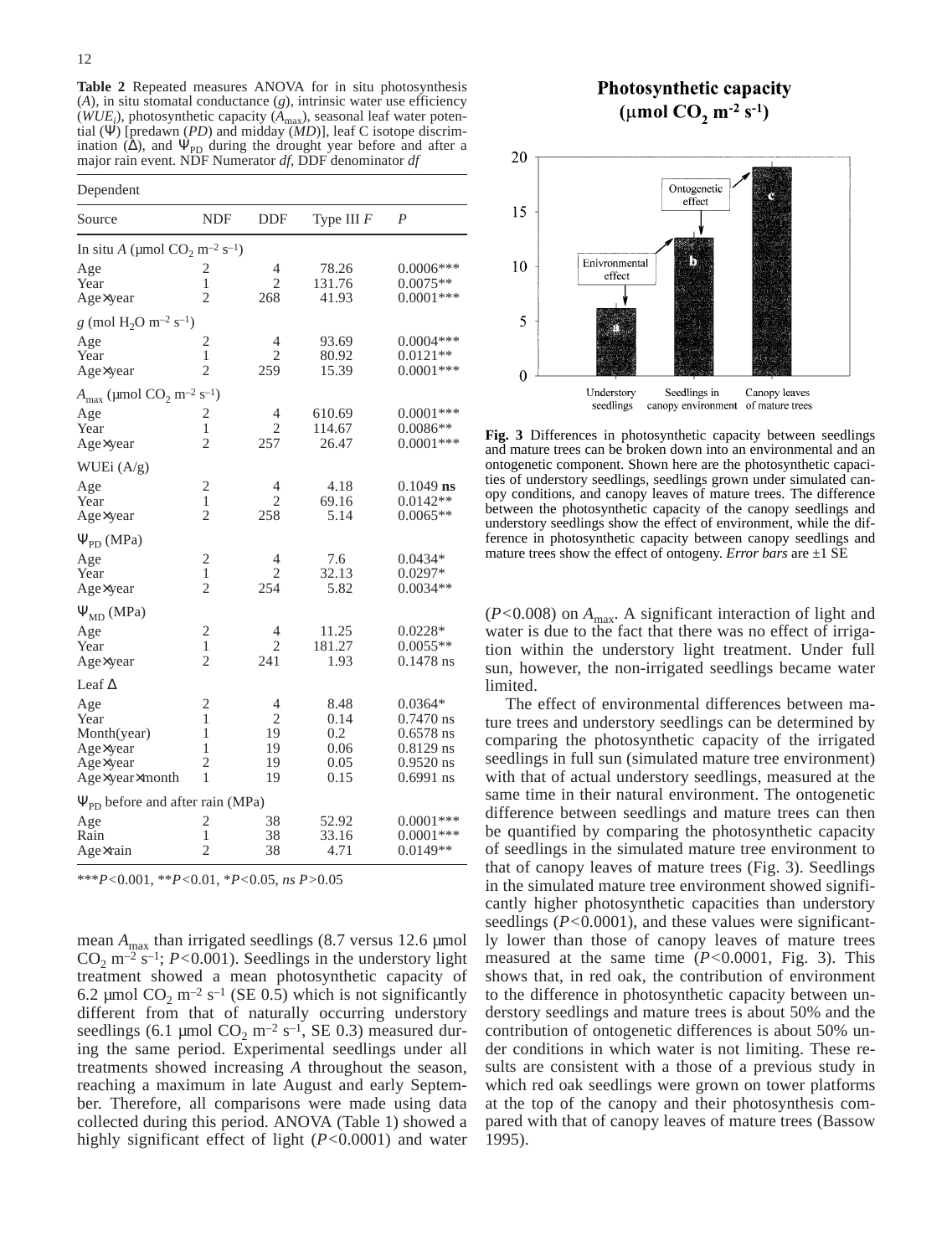**Fig. 4** In situ gas exchange measurements for seedlings, understory juveniles, and mature trees during the drought (*closed circles*) and wet summer (*open circles*). The *upper three panels* show photosynthetic rates (*A*), the *middle three panels* show stomatal conductance rates (*g*), and the *lower three panels* show internal water use efficiency (*WUEi* , calculated as *A*/*g*). Measurements were taken on clear days between 0800 hours and 1200 hours in direct sunlight or during sunflecks for understory seedlings and juveniles. Means are shown for 15 individuals of each age class. June measurements for mature trees during the wet year were done on only two individuals (ten leaves each). *Error bars* are ±1 SE. For other abbreviations, see Fig. 1



We attribute these differences in photosynthetic capacity between leaves of seedlings and mature trees growing in similar environments, in part, to differences in leaf anatomy and N content (not measured). Canopy leaves of mature trees had 31% higher leaf mass per area than leaves of seedlings grown in a canopy environment; two palisade layers rather than one; 42% higher relative chlorophyll content; and higher carboxylation efficiency as indicated by steeper initial slopes of the relationship between  $A$  and  $C_i$  (J. Cavender-Bares, unpublished data). These measures, taken together, indicate substantial differences in leaf structure and a higher leaf N content in mature trees relative to seedlings.

#### Drought responses of different age classes

### *Seasonal gas exchange rates*

Physiological measurements of different age classes of red oak in their natural environment during a wet year and a drought year show that plants at different ontogenetic stages are affected differentially by drought stress. *A*max (light-saturated) were depressed to a greater extent in seedlings than in mature trees during the drought (Fig. 2), as shown by the significant interaction between age and year (*P<*0.0001; Table 2). Seedlings showed a 40%, 63%, and 35% decline in July, August, and September of the dry year relative to the wet year. Mature trees showed a decline of only 3%, 13%, and 16% for the same months.

Seasonal in situ  $A$  and  $g$ , as well as the WUE<sub>i</sub> are shown for the drought and wet years throughout the peak summer months (Fig. 4). During the months of July and

August, in situ *A* in seedlings were depressed by 67% and 37%, respectively, in the drought year relative to the wet year, while those of mature trees were depressed by only 4% and 15% for July and August, respectively. During the wet year, in situ gas exchange rates declined in all age classes in August and September relative to July. This trend was less marked during the drought year. Between mid-August and September of 1996 (wet year), temperatures were lower than average and overcast skies and hurricane weather occurred frequently. This was in sharp contrast to 1995 during the same months when the skies were almost always clear and temperatures were warmer. Since photosynthesis in red oak is sensitive to temperature (Bassow and Bazzaz 1998), the observed decline in gas exchange values in September 1996 was probably due, in part, to cooler temperatures, in addition to somewhat lower light levels rather than leaf age alone. For log-transformed in situ *A* and *g*, respectively, ANOVA showed highly significant effects of age class (*P<*0.0006, *P<*0.0004) and drought (*P<*0.0075, *P<*0.0121) as well as a highly significant drought by age interaction (*P<*0.0001, *P<*0.0001; Table 2).

## *Diurnal gas exchange rates*

Diurnal measurements of seedlings and mature trees in early August during both the wet and drought years show a change in diurnal timing of peak photosynthesis for seedlings but not for mature trees (Fig. 5). Seedlings assimilated C at higher rates for a longer period during the day in the wet year relative to the drought year. The difference in diurnal patterns of *g* for seedlings in the drought year relative to the wet year are also striking. In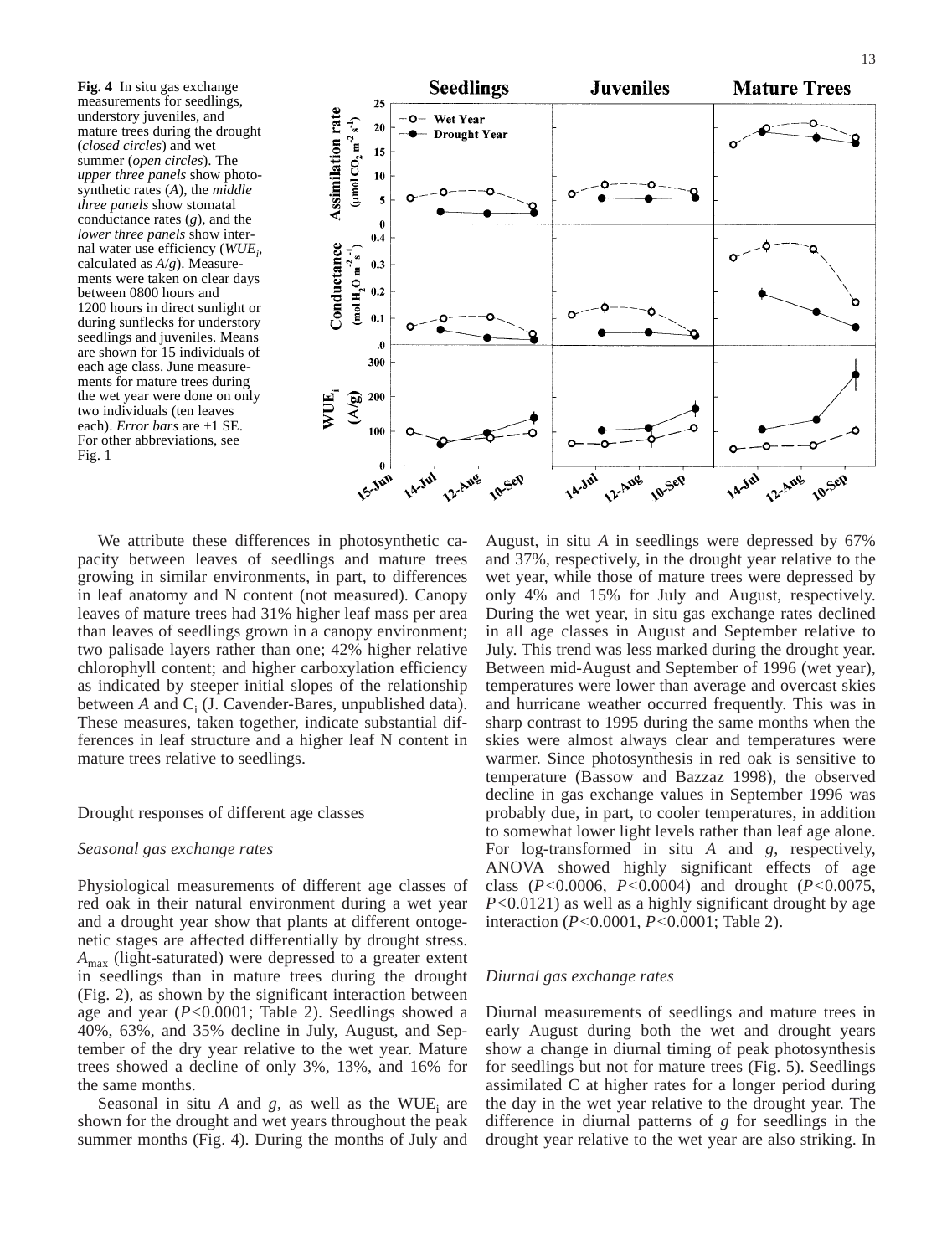**Fig. 5** Diurnal gas exchange measurements during 2 clear days in August for the drought (*closed circles*) and wet summer (*open circles*) for seedlings and mature trees. *Top panels* show in situ photosynthetic rates (*A*) throughout the day, and *bottom panels* show in situ stomatal conductance rates (*g*). *Lines* are second-order polynomials fitted to the data





the wet year, seedlings maintained high *g* for most of the day, which decreased as light levels dropped later in the day. During the drought year, however, the stomata closed before noon, reducing C gain in the afternoon after Ψs (see below) reached their minimum. This change in diurnal *A* and *g* is an important difference between seedlings and mature trees that is not reflected in the seasonal measurements since they were conducted only in the morning.

## Leaf water potential

Figure 6 shows the change in  $\Psi_{\text{PD}}$  throughout the summer months for all three age classes during the dry and the wet year. During the dry summer,  $\Psi_{\text{PD}}$  became increasingly negative as the drought progressed.

This trend, however, was more pronounced in seedlings  $(-0.4 \text{ to } -1.6 \text{ MPa})$  than in mature trees  $(-0.2 \text{ to } -1.6 \text{ MPa})$ –0.5 MPa). Juveniles showed an intermediate response  $(-0.25 \text{ to } -0.8 \text{ MPa})$ , but still became more stressed by September than mature trees. During the wet year, there was little change in  $\Psi_{\text{PD}}$  throughout the season and no significant difference between age classes. ANOVA showed significant effects of age (*P<*0.04) and year (*P<*0.03) and a highly significant age by year interaction (*P<*0.003; Table 2).

 $\Psi_{MD}$  measurements were similar for all three age classes during the drought. They were also more negative during the drought than during the wet year, with the wet year showing greater within-age class variability. ANOVA showed significant age (*P<*0.02) and year (*P<*0.005) effects, but no significant age by year interaction (Table 2).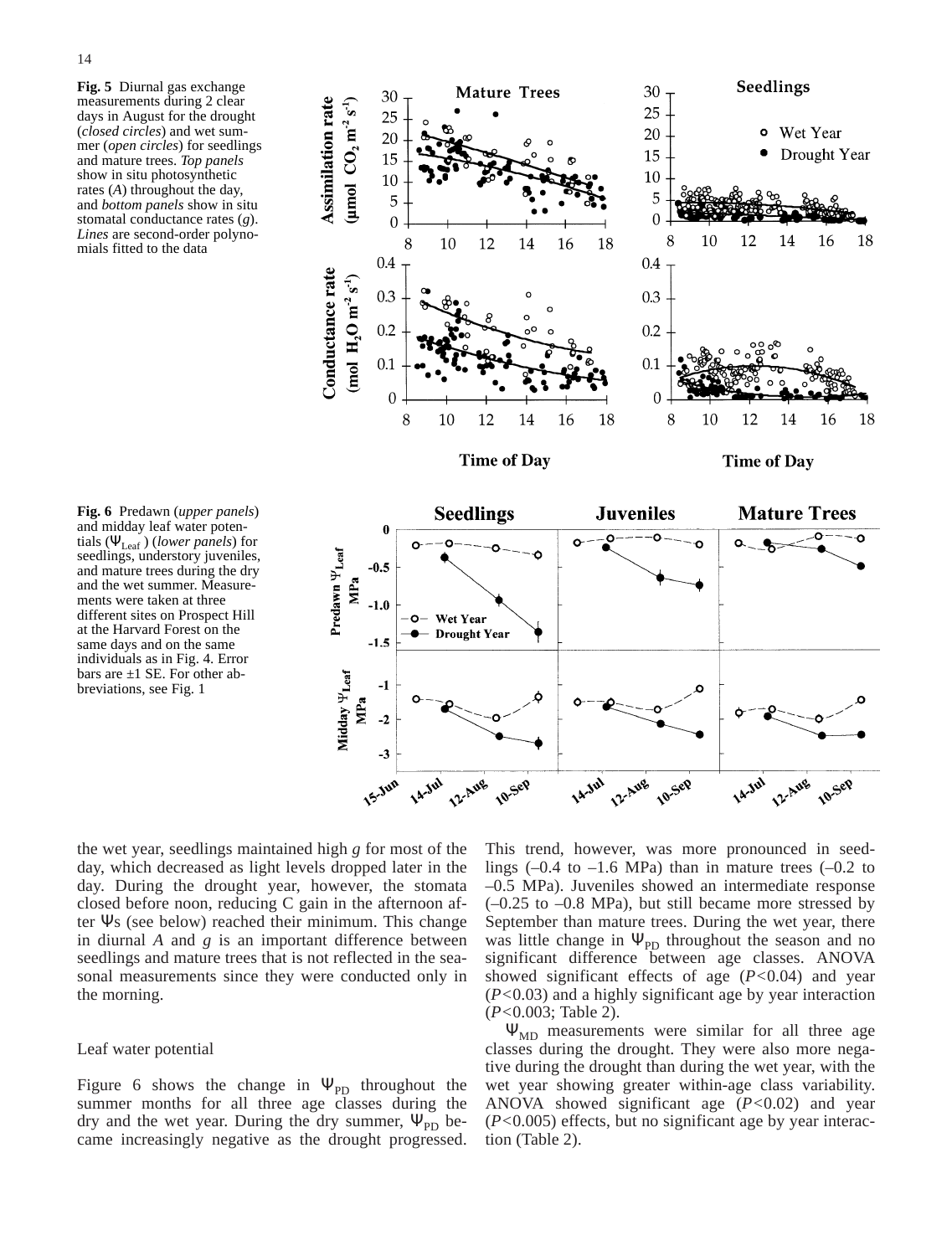

**Fig. 7** (**A**) The progression of soil water content at the Harvard Forest, measured at ten sites and at three depths, throughout the course of the 1995 drought and after the drought-breaking rain in late September (EJ Humphries 1996). The *right panels* show predawn (**B**) and midday (**C**)  $\Psi$ <sub>Leaf</sub> for seedlings, juveniles, and mature trees (*n*=15) at one site the day before and the day after the drought-breaking rain. For other abbreviations, see Fig. 1

During the drought year, Ψs at one of the three sites were measured the day before and the day after the drought-breaking rain in late September (Fig. 7; J. Humphries, J.-F. Yeh, and F. Eltahir, unpublished data). The rain had only a marginally significant effect on the  $\Psi_{\text{PD}}$  of mature trees, while juveniles, and particularly seedlings, showed large increases in both  $\Psi_{\text{PD}}$  and  $\Psi_{\text{MD}}$ , resulting in a significant interaction between the effect of rain and age class for  $\Psi_{\text{PD}}$  (*P*<0.014, Table 2) and a marginally significant interaction for Ψ<sub>MD</sub> (*P*<0.052, data not shown).

#### Instantaneous WUE

Instantaneous measurements of  $WUE<sub>i</sub>$  indicate that all age classes increased their  $WUE_i$  during both the drought and wet years as the season progressed (Fig. 4). In the drought year relative to the wet year, however, mature trees showed a greater than two-fold increase in WUE<sub>i</sub>. Seedlings and juveniles showed differences between the 2 years only in the month of September. When seedlings and mature trees were compared, mature trees showed higher  $WUE_i$  than seedlings in the drought year, but no difference in the wet year. This resulted in no overall age effect, but a significant effect of year (*P<*0.014) and a year by age interaction (*P<*0.0065).

# Stable C isotope analysis

Foliage of mature trees had significantly less negative  $\delta^{13}$ C values than juveniles or seedlings (age effect: *P*<0.004). In 1995, mean values were –27.1 (SE 0.5),



**Fig. 8** C isotope discrimination (∆) in leaves of seedlings and mature trees from July and September, and in juveniles for September only, during the drought year and wet year. Differences among age classes show that seedlings have lower WUE at the time of leaf development than mature trees or juveniles. *Error bars* are±1 SE

 $-30.63$  (SE 0.4), and  $-30.6$  (SE 0.6) for mature trees, saplings, and seedlings in September, respectively. In 1996, these values were –26.8 (SE 0.5), –30.5 (SE 0.1), and –30.1 (SE 1.2). There were no differences in leaf δ13C between July and September in either year and no differences between the drought and wet years Other studies have shown similar patterns of increasing  $\delta^{13}C$ with canopy height (Bassow 1995; Gartner 1995; Harwood et al. 1999). Seedlings and juveniles, which are closer to the forest floor, are likely to fix C supplied from soil respiration and decomposition of litter, while mature trees are more likely to fix C in well-mixed air at the top of the canopy. This is supported by our estimates of  $\delta_a$ , which are more negative for seedlings and juveniles than mature trees (see Materials and methods). Using these values to calculate leaf ∆ removes the effect of changing  $\delta$ <sub>a</sub> values at different heights.

Figure 8 shows foliar ∆ values for seedlings and mature trees in July and September of 1995 and 1996, as well as juveniles in September of the 2 years. ∆ values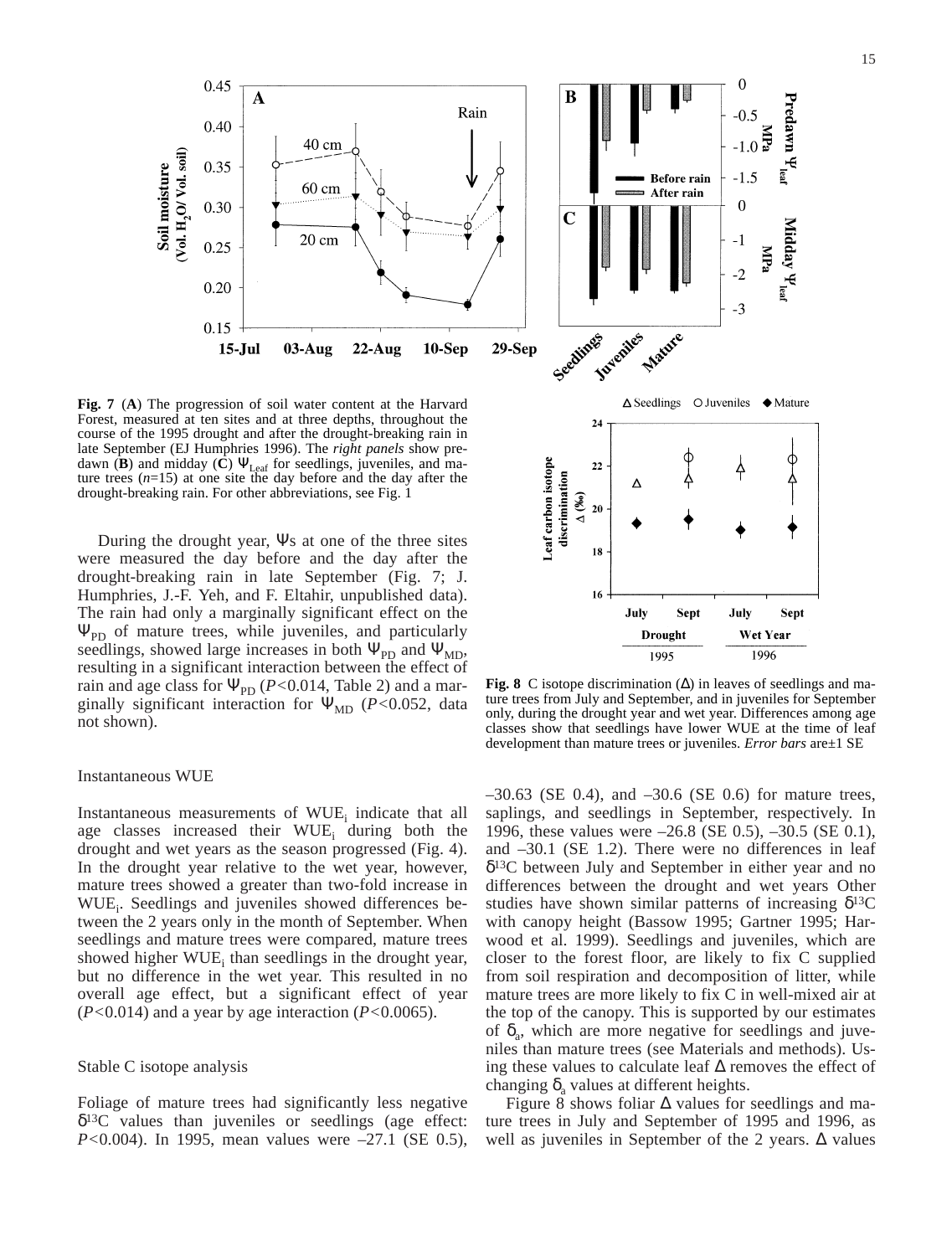are shown rather than  $\delta^{13}$ C values, as the former values reflect only fractionation processes in the leaf without the influence of source air. Mature tree foliage showed lower ∆ than juveniles or seedlings, as shown by a significant age effect (*P<*0.036, *n*=27; Table 2). However, there was no difference between July and September in either year and no difference between the drought and wet years. While ∆ values can largely be interpreted as a measure of WUE, several microenvironmental factors may contribute to the higher  $\Delta$  in seedlings and juveniles relative to mature trees. Lower light levels and lower evaporative demand in the understory may increase  $\Delta$  in seedlings and juveniles by increasing  $C_i$  (Jackson et al. 1993). Also, increased thickness of leaves of mature trees could increase mesophyll resistance, thereby decreasing C<sub>i</sub> and  $\Delta$  in mature trees (Parkhurst 1994).

# **Discussion**

We found significant changes in C and water relations of red oak as seedlings develop into mature trees. Previous studies on other species have also shown that physiological parameters related to C and water relations may change with plant age and developmental stage (Donovan and Ehleringer 1991, 1992; Epron and Dreyer 1993; Putz et al. 1995; Farnsworth and Ellison 1996).

In the present study, red oak seedlings had lower photosynthetic capacities than mature trees. This difference is due, in part, to the fact that seedlings and mature trees occupy different microhabitats with contrasting light and soil moisture regimes. Independent of the developmental stage of the plant, acclimation to sun versus shade would be expected to give rise to significant differences in photosynthetic capacity (Boardman 1977; Björkman 1981; Murchie and Horton 1997). When seedlings were grown under a simulated mature tree environment, thereby factoring out major environmental differences, the seedlings still had 30% lower  $A_{\text{max}}$  than canopy leaves of mature trees. The high photosynthetic capacities of mature individuals could not be achieved by seedlings, regardless of environmental conditions. This indicates that a scaling factor, reflecting the ontogenetic effect, should be incorporated into models attempting to scale from seedlings to mature trees.

In addition to the clear ontogenetic differences in photosynthetic capacity, we also found that the degree to which different age classes were affected by drought, as well as the mechanisms they used for responding to it, were distinct. Under natural conditions, mature trees, in general, were less affected by the drought in terms of C gain and  $\Psi_{\text{PD}}$  than juveniles and seedlings. The small decrease in *A* during the drought by mature red oaks (Fig. 4), which are the dominant canopy species at the Harvard Forest, helps to explain the relatively small decrease in overall forest C uptake during the drought as determined from eddy correlation measurements at the Harvard Forest (Goulden et al. 1996). *A* were reduced disproportionately in seedlings relative to mature trees under drought conditions. Diurnal photosynthetic measurements suggest, moreover, that the number of hours during the day in which seedling leaves were assimilating C was greatly reduced during the drought (Fig. 5). In mature trees, there was no change in the period of C gain between the 2 years. This difference in diurnal patterns of gas exchange between age classes has implications for scaling from seedlings to mature trees, but has been left relatively unexplored in previous work.

Gas exchange rates were clearly coupled to the water status of the plants. During prolonged drought, mature trees were able to restore a high  $\Psi_{\text{PD}}$  overnight, while seedlings and juveniles became increasingly stressed. Seedlings, whose roots extend only about 20 cm deep (Lyford 1980), had their roots in the driest soil horizons (Fig. 7A; EJ Humphries 1996). Soil moisture close to the surface is evaporated first and depleted quickly by competing roots since this is the region of greatest root biomass (Lyford 1980). Due to their shallow rooting, seedlings would be expected to rely solely on precipitation as their water source. This is supported by the responsiveness of their  $\Psi_{\text{PD}}$  and  $\Psi_{\text{MD}}$  to a major rain event (Fig. 7). Mature trees were less responsive to precipitation during drought than seedlings, as shown by smaller proportional changes in  $\Psi_{\text{PD}}$  after rain. This indicates that mature trees do not rely solely on precipitation at the soil surface to restore their high  $\Psi_{\text{PD}}$ . A significant hard pan starting at about 2 m below the surface exists in most regions of the Harvard Forest (Lyford 1980). Mature trees with deep and penetrating roots, such as red oak, may have access to soil moisture, possibly groundwater, beneath this hard pan.

Finally, mature trees were able to increase their WUE to a greater extent during drought than were seedlings. Seedlings and saplings showed a smaller range in the ratio of *A*/*g* than mature trees. The flexibility to adjust WUE increased from seedlings to mature trees. Higher WUE in mature individuals relative to juveniles has been found by other researchers (Donovan and Ehleringer 1992). Donovan and Ehleringer (1991) suggested that, in seedlings, a lower WUE may be favored during establishment if it is accompanied by increased growth and proportional allocation to root biomass. Increased allocation to roots would increase the probability of reaching deeper water stores sooner, thereby increasing the chances of survival during drought. In mature trees, however, a high WUE helps maintain near maximal C uptake rates while preventing excessive water loss, and possibly limits xylem embolism.

Lower  $\Delta$  in mature trees relative to juveniles and seedlings is consistent with the higher WUE in mature trees determined from gas exchange measurements. The lack of change in the  $\delta^{13}$ C and  $\Delta$  between the wet year and drought year, however, indicates a strong bias towards C assimilation at the time of leaf production and expansion, which occurred in May and June before the onset of the drought. This bias may make determination of seasonal WUE problematic in species, such as red oak, which typically flush once during the growing sea-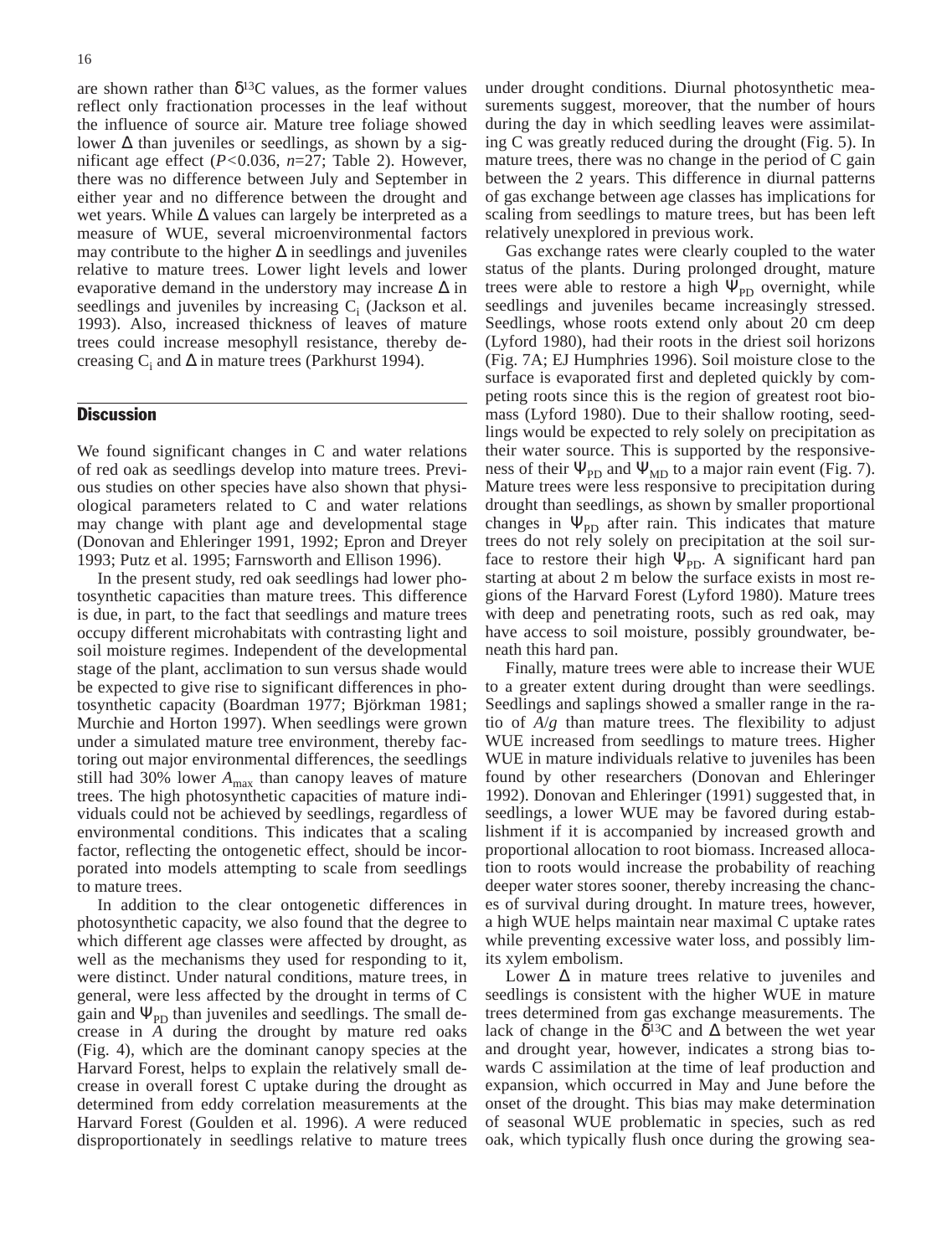son. Damesin et al. (1997) tracked  $\delta^{13}$ C of leaves throughout the growing season for *Quercus pubescens* and *Quercus ilex*, and found that once leaves mature there is no longer a change in the  $\delta^{13}$ C of the leaves. Thus, the  $\Delta$  values shown (Fig. 8) should give an indication of WUE during the early part of the growing season, but not the latter part.

A framework for scaling seedling responses to mature trees was developed by Bazzaz et al. (1996). This approach incorporates an environmental scaling factor, which takes into account environmental differences between the growth environment of seedlings and of mature trees, as well as an ontogenetic scaling factor, which takes into account ontogenetic differences between seedlings and adults. The response of seedlings to some imposed change in the environment can then be scaled to mature trees. From this study, it is apparent that some environmental changes, such as drought, have differential effects across age classes: seedlings of red oak are more affected by drought than mature trees, both in terms of *A* and the number of hours per day that assimilation is possible. This demonstrates that the ontogenetic scaling factor may be different under different environmental conditions. Environmental changes that affect all age classes equally are more likely to have a constant ontogenetic factor, making scaling more tractable.

Ontogenetic scaling factors are also likely to differ across species. In species where ontogenetic effects are not significant, scaling should be possible as long as the mature tree environment can be appropriately simulated. In species where ontogenetic effects are significant, such as red oak, the feasibility of scaling will depend on a thorough evaluation of these effects and how they vary under different environmental conditions. Species that experience similar environments as seedlings and adults are likely to show relatively small ontogenetic effects. Evolution of similarity in traits across developmental stages would be expected if selection factors tended to be relatively constant throughout ontogeny. For example, early successional tree species, which have limited shade tolerance as seedlings and are shallow-rooted as adults, may show a smaller ontogenetic effect than red oaks and other later successional species, which have fairly high shade tolerance as seedlings and are deep-rooted as adults. This prediction could be tested by comparing ontogenetic effects across species (e.g., early versus latesuccessional species) under different environmental conditions.

We conclude that the difference between seedling and adult photosynthetic capacities for red oak under field conditions comprises both an environmental and an ontogenetic component. About 50% of this difference is ontogenetic and 50% environmental under conditions which are not water limiting. Both of these components need to be addressed when scaling from seedlings to mature trees. Smaller age classes are more affected by drought than mature trees, due both to their shallower rooting as well as their inability to fix C at low Ψ. Seedlings resist drought by closing stomata early in the day at the expense of C uptake. Mature trees avoid drought conditions by accessing deeper water reserves and adjusting WUE, sacrificing C gain only marginally. Ontogenetic differences in the way that conspecifics respond to environmental stresses present a challenge when scaling from seedling experiments to mature trees. However, understanding the nature and degree of ontogenetic effects may allow the introduction of scaling factors into models which take these effects into account. Studies such as these will help efforts to scale experimental manipulations of seedlings to predict responses of mature trees under changing environments.

**Acknowledgements** The authors thank S. Chun for assistance in the field, S. Bassow for technical assistance, J. Montoya and N. van der Merwe for assistance with the stable isotope analyses, and E. Macklin for assistance with the statistical analyses. K. Newkirk, J. Humphries, and J. Ehleringer provided unpublished data sets from the Harvard Forest. D. Ackerly, G. Berntson, P. Wayne, K. Stinson, E. Macklin, D. Schrag and an anonymous reviewer are gratefully acknowledged for helpful discussions and comments on the manuscript. This work was supported by the Mellon Foundation and an NSF grant to the Harvard Forest LTER (DEB 9411795).

# References

- Barber J (1994) Molecular basis of vulnerability of photosystem II to damage by light. Aust J Plant Physiol 22: 201–208
- Bassow SL (1995) Canopy photosynthesis and carbon cycling in a deciduous forest: implications of species composition and rising concentrations of  $CO<sub>2</sub>$ . Harvard University, Cambridge, Mass.
- Bassow SL, Bazzaz FA (1997) Intra- and inter-specific variation in canopy photosynthesis in a mixed deciduous forest. Oecologia 109:507–515
- Bassow SL, Bazzaz FA (1998) How environmental conditions affect canopy leaf-level photosynthesis in four deciduous tree species. Ecology 79:2660–2675
- Bazzaz FA, Bassow SL, Berntson GM, Thomas SC (1996) Elevated  $CO<sub>2</sub>$  and terrestrial vegetation: implications for and beyond the global carbon budget. In: Walker B, Steffen W (eds) Global change and terrestrial ecosystems. Cambridge University Press, Cambridge, pp 43–76
- Björkman O (1981) Responses to different quantum flux densities. In: Lange OL, Nobel PS, Osmond CB, Ziegler H (eds) Physiological plant ecology. I. Responses to the physical environment. Springer, Berlin Heidelberg New York, pp 57–107
- Boardman NK (1977) Comparative photosynthesis of sun and shade plants. Annu Rev Plant Physiol 28:355–377
- Borchert R (1994) Soil and stem water storage determine phenology and distribution of tropical dry forest trees. Ecology 75: 1437–1449
- Damesin C, Rambal S, Joffre R (1997) Between-tree variations in leaf δ13C of *Quercus pubescens* and *Quercus ilex* among Mediterranean habitats with different water availability. Oecologia 111:26-35
- Donovan L, Ehleringer JR (1991) Ecophysiological differences among juvenile and reproductive plants of several woody species. Oecologia 86:594–597
- Donovan LA, Ehleringer JR (1992) Contrasting water-use patterns among size and life-history classes of a semi-arid shrub. Funct Ecol 6:482–488
- Ehleringer JR, Hall AE, Farquhar GD (1993) Introduction: water use in relation to productivity. In: Ehleringer JR, Hall AE, Farquhar GD (eds) Stable isotopes and plant carbon-water relations. Academic Press, New York, pp 3–8